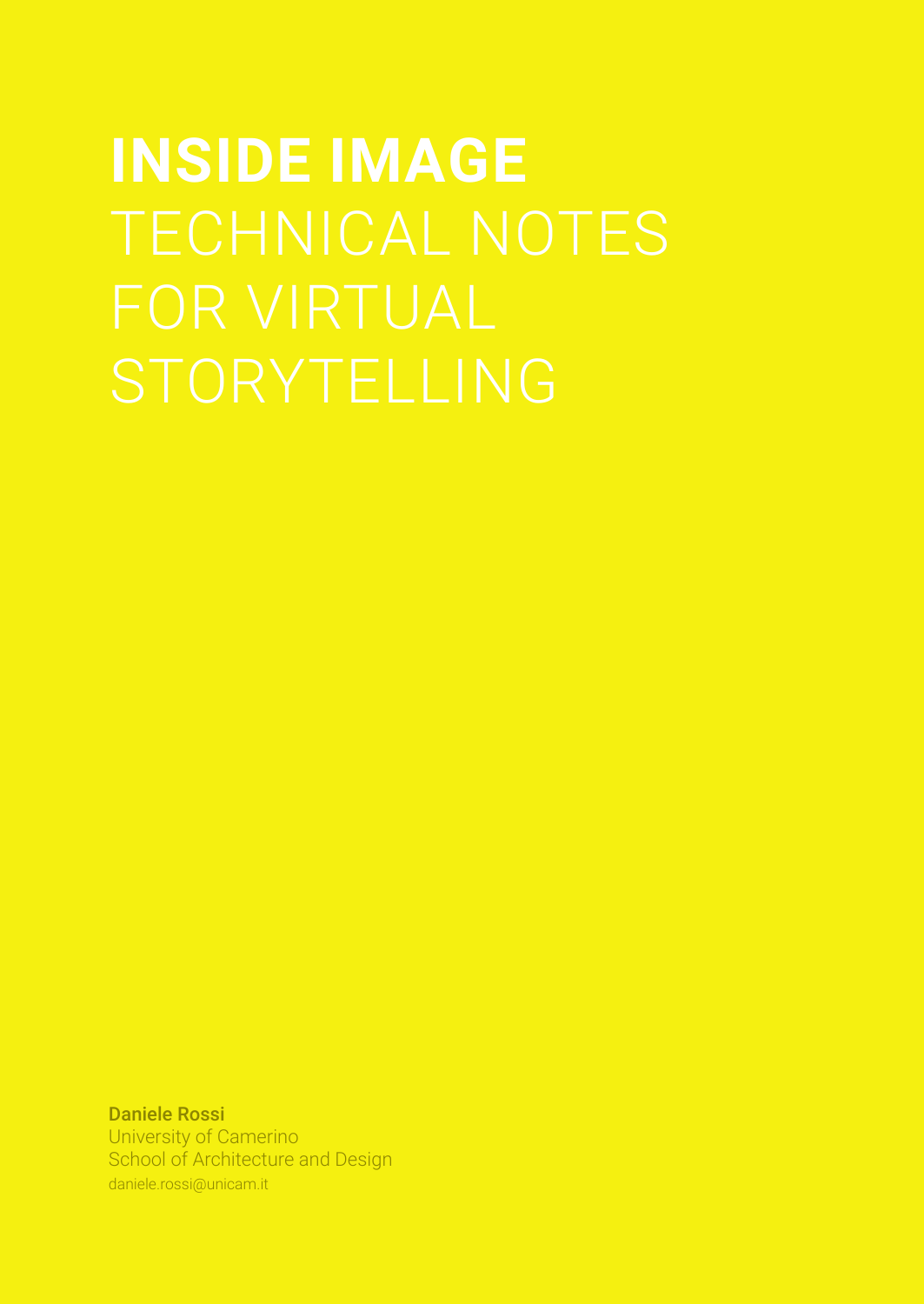## ESSAY 23/01

VIRTUAL REALITY VIRTUAL STORYTELLING IMMERSION PRESENCE EMBODIMENT

The use of virtual reality (VR) to tell stories, and more specifically, the possibilities of constructing 3D spaces to be experienced through an Head Mounted Display (HMD) allows empathy levels that are difficult to reach through other mediums. These levels are concretized in some characteristic VR attributes so they can define different layers of immersion that can be funda-

mental in the narrative setting. Knowing how to distinguish these attributes by recognizing their peculiarities is the starting point for anyone who wants to experiment with VR design. Immersion, presence, embodiment, first-person shot, point of interest and continuity are some of the terms that need to be understood to approach new forms of VR storytelling.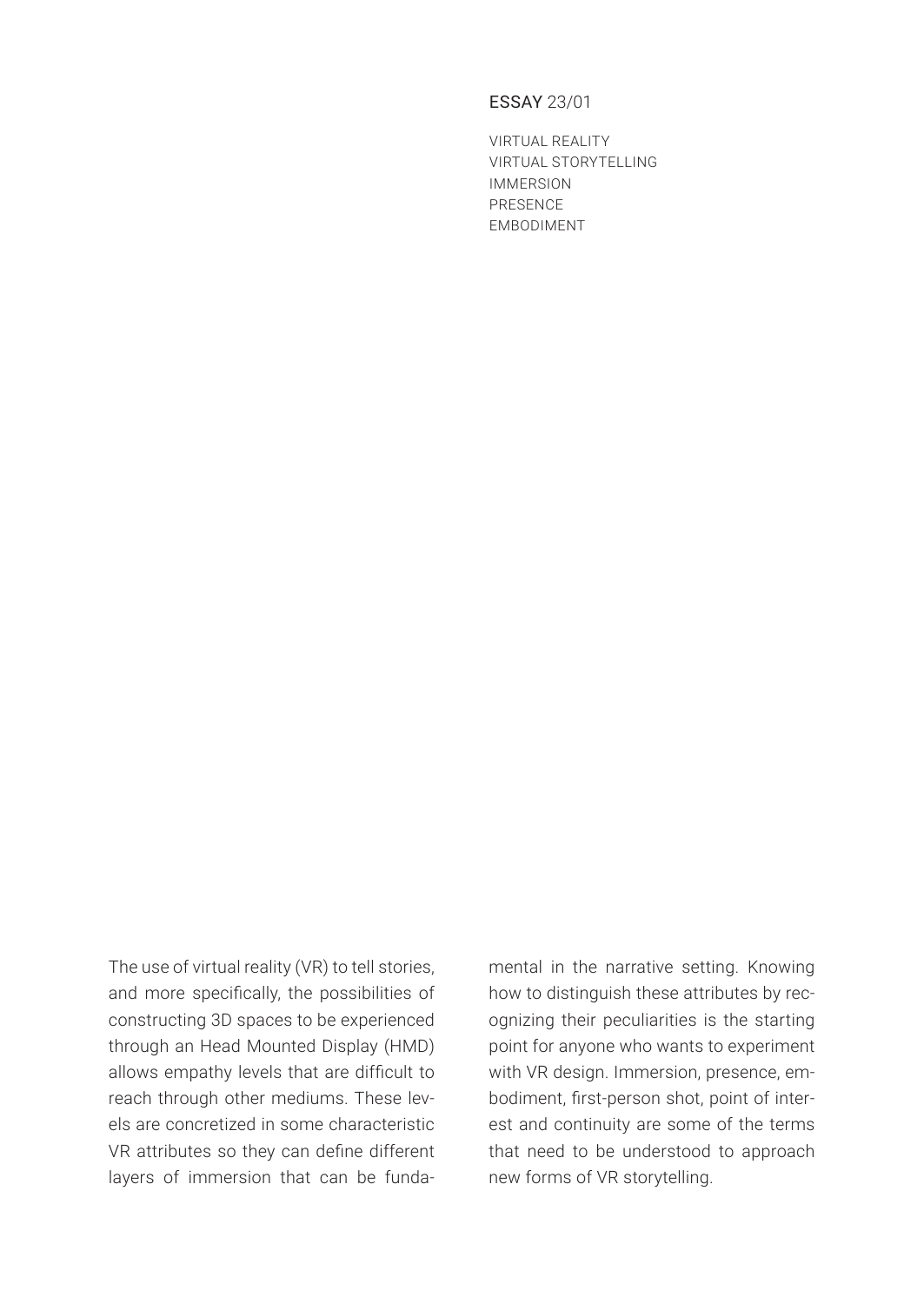# INTRODUCTION

With the commercialization of new and more effective head mounted displays (HMDs), the potential market for Virtual Reality (VR) has expanded massively. This expansion invites storytellers from traditional genres such as television, film, marketing and, of course, video games to take advantage of the new and effective storytelling techniques offered by VR.

One of the challenges that VR designers will face is the need to strike a balance between the user's agency and the narrative model adopted.

The most immersive VR experiences allow viewers to interact with environments and acquire a feeling of autonomy while making sense of them.

The traditional cinematic lexicon does not contain terms such as interactivity and agency. For this reason, it is necessary to introduce new metrics capable of understanding them. Additionally, storytelling in general needs to be revisited because the immersive experiences of VR have greatly expanded the narrative potential.

The use of virtual reality to tell stories, and more specifically, the possibilities for constructing 3D spaces to be experienced through HMDs, allows empathy levels that are difficult to reach by other mediums.

These levels are concretized in some characteristic VR attributes to define different layers of immersion, and they can be fundamental in the narrative setting. Knowing how to distinguish these attributes by recognizing their peculiarities is the starting point for anyone who wants to experiment with VR design.

### IMMERSION, PRESENCE AND EMBODIMENT

Immersion, presence and embodiment aren't new terms, and their definitions have been extensively discussed and de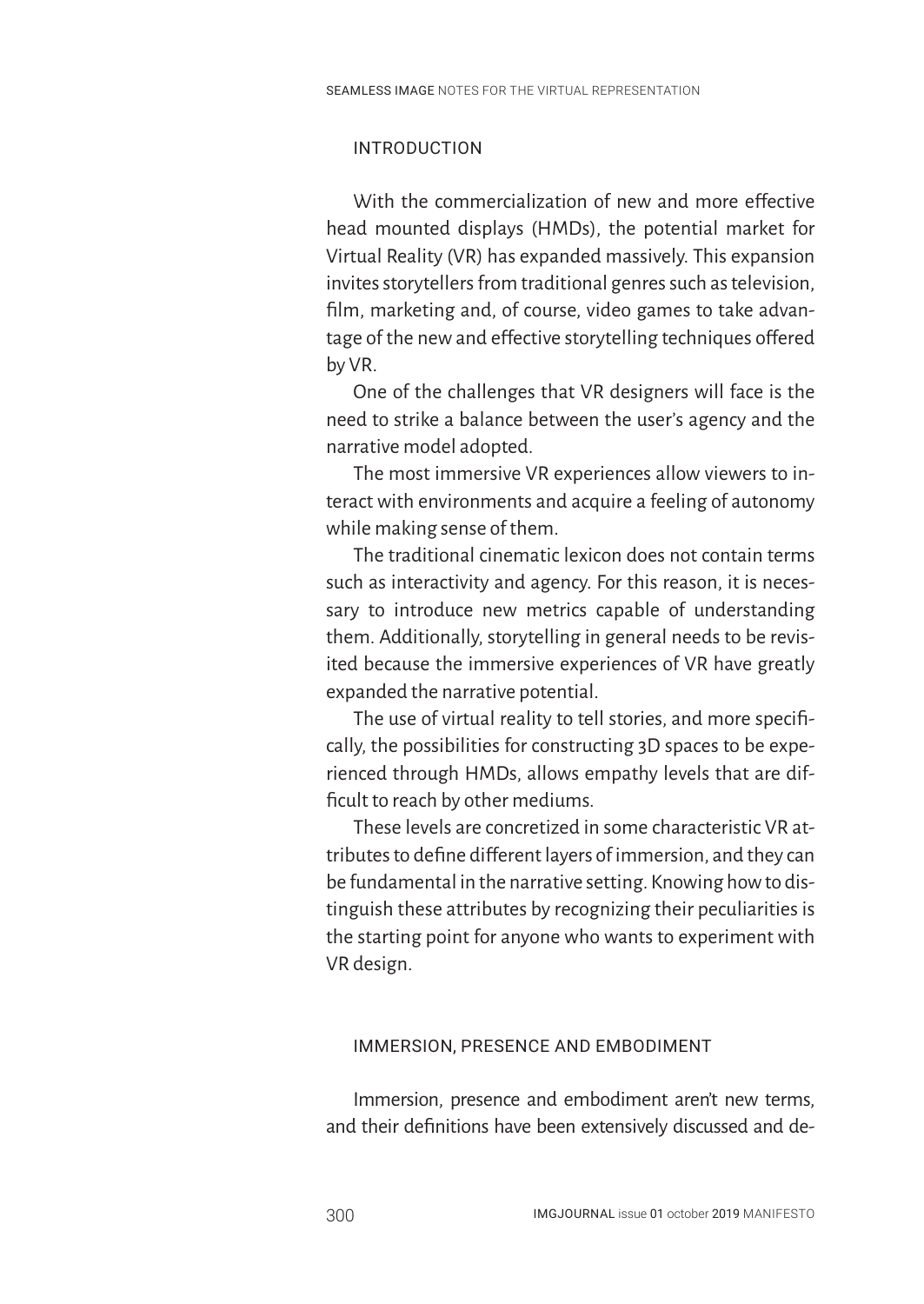bated over the last 30 years (Shin, 2018; Cavazza et al., 2017; Slater, 2009)

Immersion is an objective condition determined in particular by the technological apparatus that is being used for the VR experience. It therefore depends on the ability of the VR system to trick our senses through the quality of visual, auditory or haptic stimulation. The stimuli provided in this way must deceive our cognitive system by "technically" transporting us to another place. With a high level of immersion, the sensory information provided in a VR system is almost identical to that we have in real life.

Presence instead refers to a subjective condition conformed on the basis of how much the user feels involved around the virtual environment. If the narrative structure involves it, if the modes of interaction are natural then the presence will be high. Presence does not depend directly on the level of Immersion and is fully pursued when technology completely disappears, and the user reacts to virtual stimuli as if he/she were in the nonvirtual world. Finally, embodiment refers to the perception of physically interacting with a virtual environment. In traditional video games, interactive animation and three-dimensional navigation immerse a player in the 3D world represented. In this case, however, presence and immersion are not determined by stimuli to the visual and perceptual system but by cognitive and emotional elaboration processes that keep the user involved throughout the duration of the game experience.

When immersion involves a purely representative simulation of a 3D space, the perceptive experience obtained through movements in such spaces becomes an integral and essential part of gaining knowledge about the three-dimensional attributes of the model. In fact, there is no doubt that the perception of a single artifact or a built environment is resolved by visual perception, and therefore, the visual apparatus is involved only up to an extension of scale that allows the user to understand the environment at a glance (Antinucci, 2014).

When the dimensions are set to force the user to move his/ her body, even if limited to the rotation of the head alone, then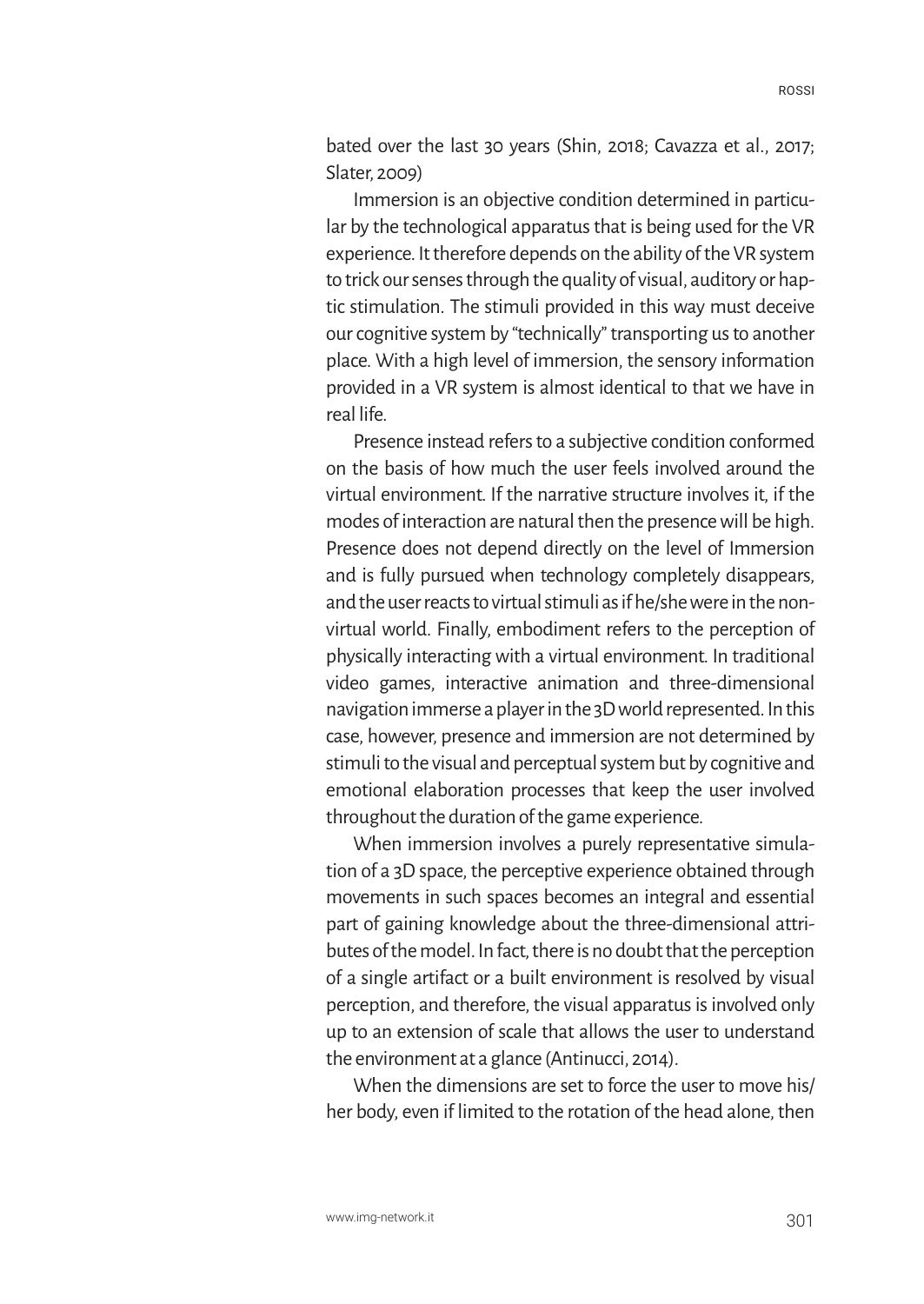the perceptive modes related to the sense of sight are integrated with those of the human body and its neuro-brain systems.

To obtain embodiment in a VR experience, a sensory-motor integration of sight and movement is necessary. Without this, the cognitive experience would be compromised. It follows the need to combine motion perception and wayfinding with the sense of sight because the ability to move and navigate are integral parts of direct space perception.

Therefore, presence, immersion and embodiment are opportunities that designers of virtual environments must understand in order to use a narrative model specific for the new medium.

# WHERE AM I?

Anyone who has ever experienced an immersive virtual environment would have spent the first seconds frantically looking around, trying to figure out where they have been transported. In a VR experience, the fact that the question of "where" precedes the questions of "how" and "why" is one of the main elements that differentiates virtual reality and cinematographic fiction.

In virtual reality, location –hether hyper-realistic or imaginative– is of primary importance. From a narrative point of view, the VR space we experience is able to convey information the way a virtual character or an off-screen voice would. In 2013, interactive illustrator Daniel Ernst defined diorama as a type of VR experience based exclusively on visual discovery. He said, "I wanted to create a type of experience that would convey the sense of wonder the diorama in the Efteling did so perfectly well, and in the end, the design choices supported the name as well," and "Each diorama is a fantastic hand-painted environment in which interaction is used to tell a story and convey a sense of wonder." (Ernst, 2014). In one of these dioramas, Ernst draws an environment that reproduces a study by the Russian scientist, Alexey Pajitnov,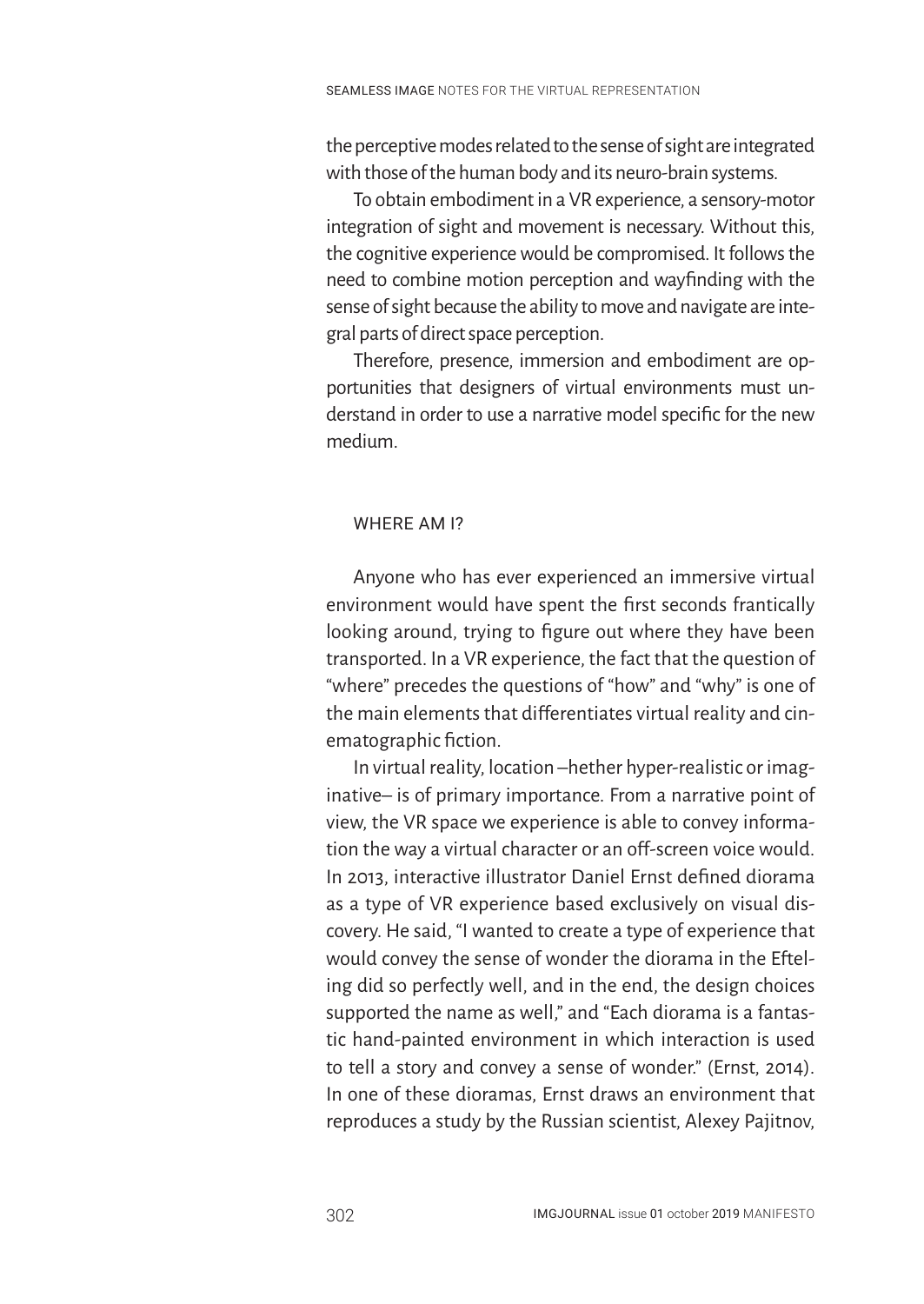creator of the puzzle game Tetris. The richness of the details along with the presence of the typical Tetris blocks that perceptibly fall into the external environment are the fundamental elements of a screenplay in which the story and the way of telling it converge in the setting (Figure 1).



**Fig. 1** Screenshot from shoebox diorama Blocked In by Daniel Ernst.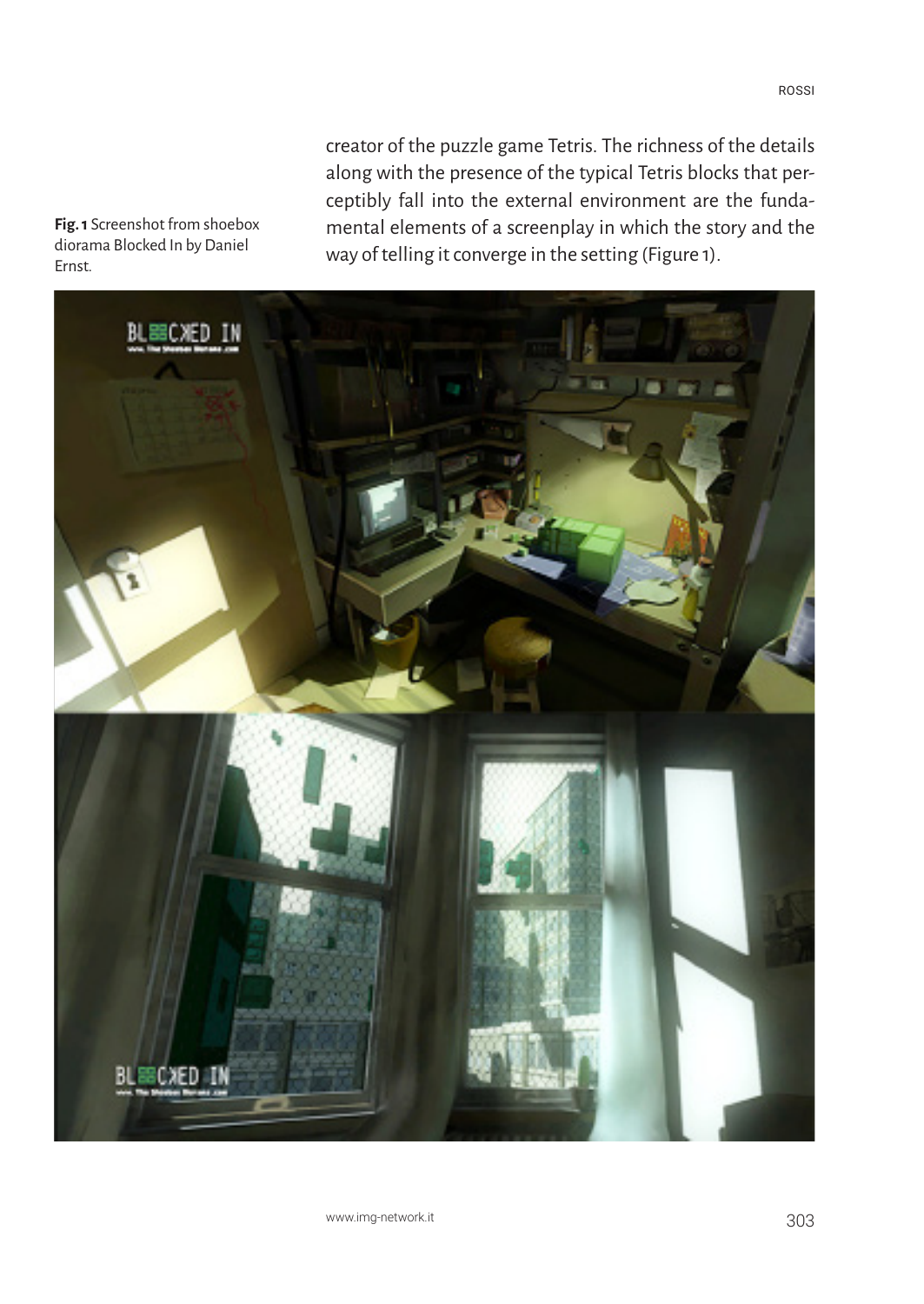**Fig. 2** The Go-Pro camera rig used to shoot the first person perspective of the movie "Hardcore Henry" directed by Ilya Naishuller (2015). Credit: STX Entertainment.

About 200 years earlier, the pictorial panorama was conceived for image construction alongside which, a way of visually presenting such an image was also developed (Bordini, 1984). In fact, well before the development of viewers for virtual reality, the panorama and diorama were the first scenic artifices capable of representing the viewer being inside a simulated environment. Technically, these were large canvases painted and set up on a circular wooden wall so as to completely surround the viewer. The viewer would be at the middle of a cylinder, its inner face primarily depicting landscapes or scenes of war. The resulting effect was a com-



plete enveloping of vision. Observing a panorama meant immersing oneself inside the painting and being isolated from the outside world because it was no longer possible to find the limits or frame of that representation. Similarly, the first nineteenth-century dioramas were able to introduce sophis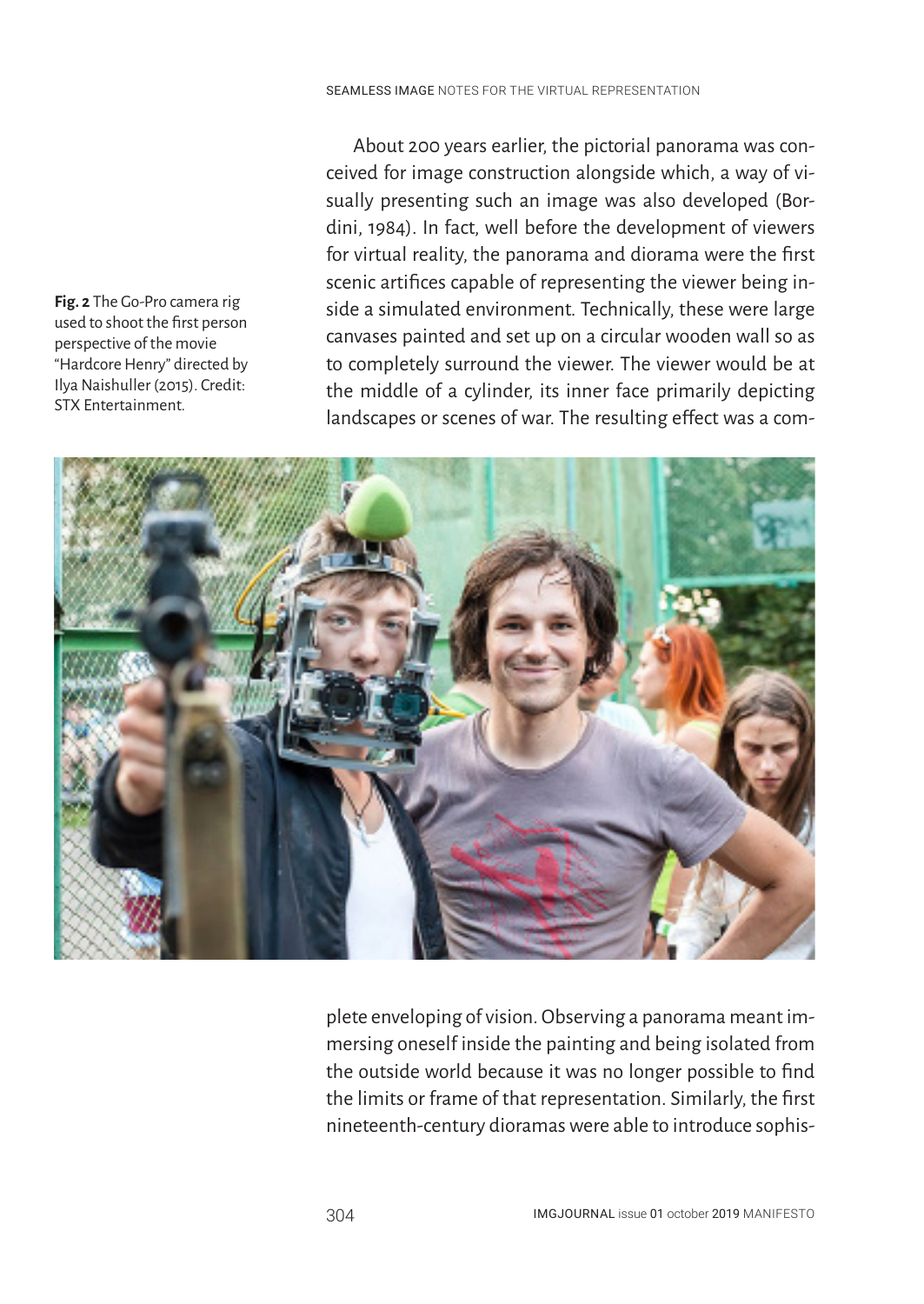ticated movements and plays of light to add dynamism and changes within the scene.

In Tricart (2017), David Liu, the former director of virtual reality at Viacom NEXT states that virtual reality is a spatial medium. He refers to virtual content creators as narrative architects whose role is not to geometrically shape the environment but to craft a world of narrative potential, enabling the environment to tell a story that would be interpreted by the user.

If we want to follow the cinematographic lexicon's indications, the use of VR for narrative purposes implies a definite contraction of the traditional compositional vocabulary.

Unlike the normal frame, the spherical space has no offscreen images. All the aspects become visible at the same time, and the viewer has to personally choose which portion of the field to frame each time with his/her gaze.

To understand virtual spaces, it may be more productive to introduce a new definition of off-screen, referring not to the shooting field, but to the viewer's field of view (FOV). It is clear that the centripetal action of the virtual image is not characterized by the traditional out-of-field as much as the virtual out-of-field, which must be identified in real time when exploring VR. An out-of-field image that is always potentially visible to users threatens the foundation of classical cinematographic scripts.

The virtual reality must therefore be exclusively expressed through full shots. Although the spherical space of VR is different from the role of traditional cinema, they share descriptive characters and the function of representing an entire internal or external space.

The technological peculiarities of an immersive virtual environment makes us reflect on some specific features of the narrative model to be adopted.

For example, determining factors such as hyperrealism derived from the sensitive enrichment of the viewer's sensory experience or the ultra-spectacularity in overcoming the limits of the traditional screen have become the main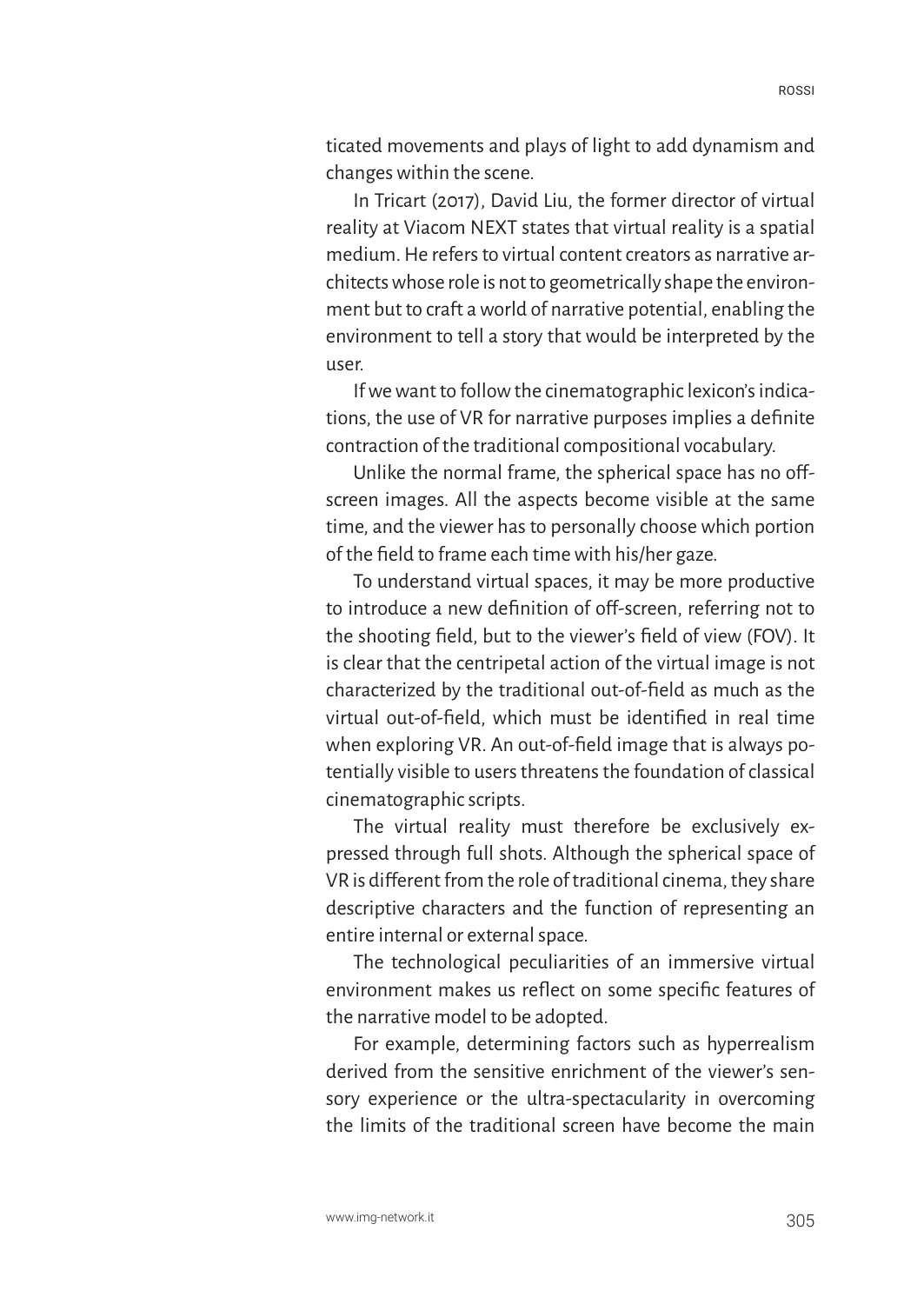constituent elements of new experiential VR modes (Rossi, 2017). These factors were fueled by certain contingencies such as the commercial interest in wearable HMDs, the miniaturization of shooting technologies and action cams, the worldwide success of some FPS video games and the release of movies visually based on first-person shots and single long takes (Figure 2).

Another feature of narration in VR is the typically paratactic trend. Each environment is directly dependent on the FOV made available by HDMs and each slice of the immersive sphere is independent from each other.

Unable to handle a traditional narrative formula, VR uses cinematic language to show a scene rather than telling the user about it. Thus, the storytelling in VR comes closer to a stunning graphic edit than a traditionally articulated sequence of events and scenes.

### WHO AM I?

After wondering, "Where am I?" the user usually questions his/her role within the virtual space and whether he/she is an active part of the story or a silent viewer.

Therefore, after a quick initial exploration, the users tend to look for something to focus on. These are the points of interest (POI). Points of interest are elements that attract a visitor's attention within a VR experience. Some are extremely easy to find, such as colored geometric primitives on a completely black graphic field, while others are a lot more difficult to find due to the absence of preponderant graphic elements with noticeable shapes, sizes or chromatic contrasts (Figure 3).

During a VR experience, the visitor's attention shifts from one POI to another in a chain of eye or head movements depending on the virtual content designer's placement of POIs within the scene. This guides the viewer's attention and consequently silently directs the visual storytelling. When the POIs are not graphically evident, clues are introduced to help trace them. Such clues can be small animations or color changes as well as audio effects or music tracks.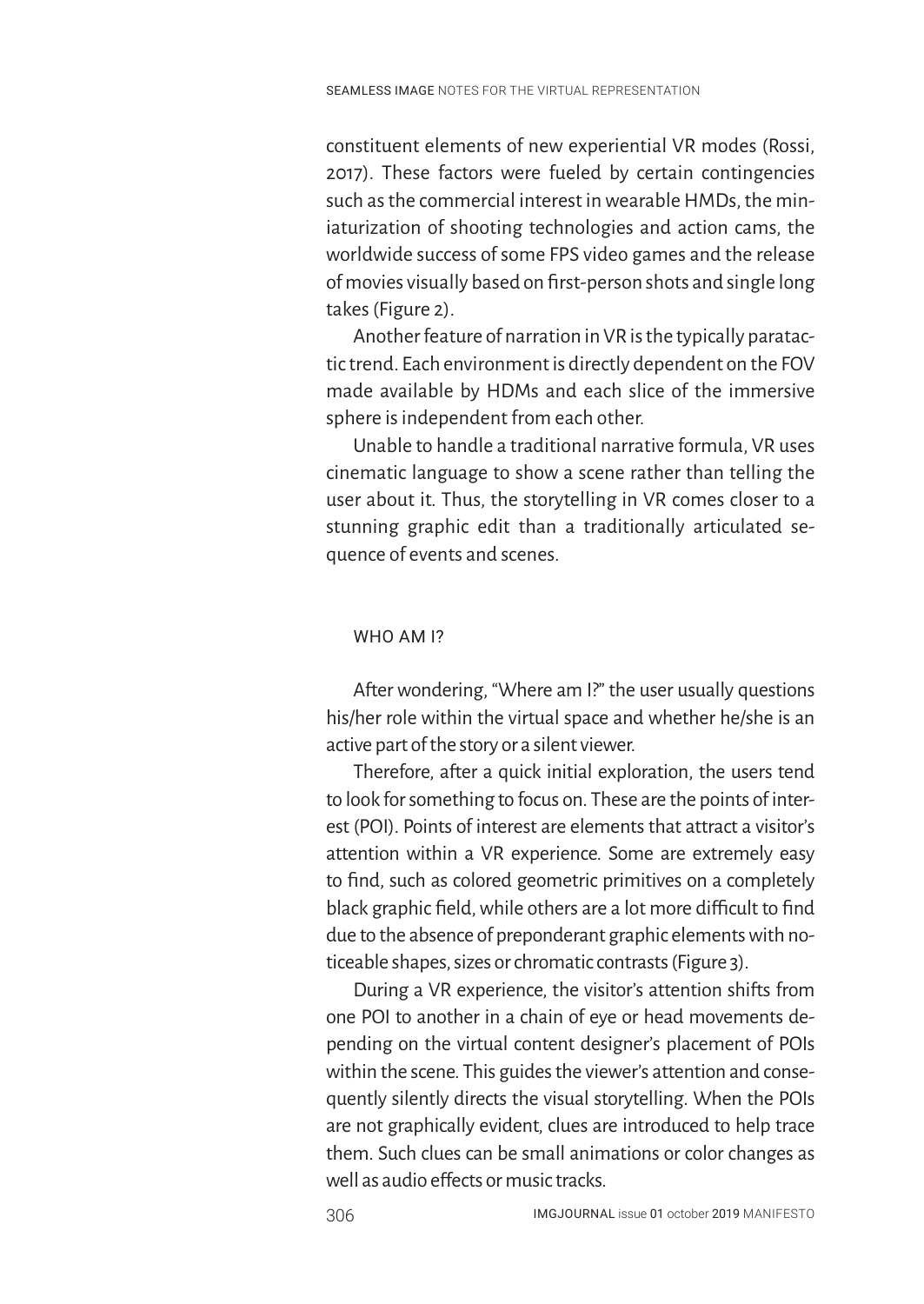The designer's skill lies in the ability to hide such clues. If they are too evident, they would break the user's illusion of being alone in an unknown environment. On one hand, disseminating cryptic clues would make it more difficult to construct a sense of visual storytelling; on the other hand, expending greater cognitive effort would enhance the user's virtual immersion (Brillhart, 2016).



**Fig. 3** In this equirectangular 3D illustration the group of skyscrapers in the center represents the only POI. Credit Stanislav Rykunov @ Dreamstime.com.

When more than one POI is present in the virtual environment, being prompted to make an effort could lead to the user being overly engaged in interpreting clues due to the fear of missing out (FOMO) on something important in the story rather than enjoying the virtual experience (Figure 4).

FOMO can be a dangerous tool that's capable of expelling users from the immersive experience because they would find themselves "leaving" the narrative environment to observe their actions. It can also be an excellent narrative stimulation device to create anxiety and stress in the user or to force the user to repeat an experience several times to complete every part of it (Tricart 2017).

Therefore, FOMO is the basis of a non-linear narrative mode where all the POIs on the scene are consumed not in a precise order but according to the sensitivity and experience of each user.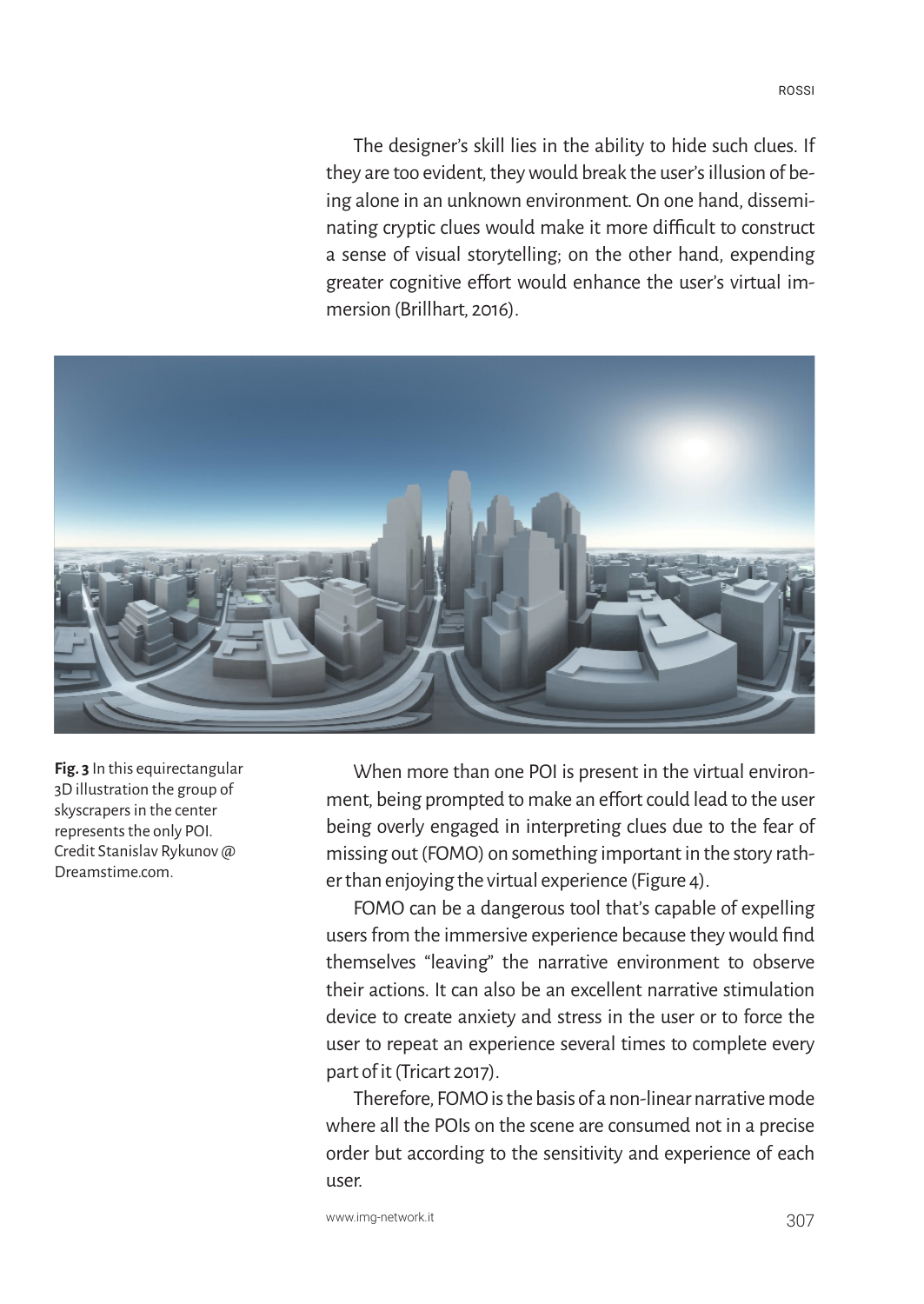## AESTHETIC OF CONTINUITY

The remediation process triggered by the digital revolution is characterized by attributes such as fluidity and dynamism. From the logic of postmodern pastiche that dominated artistic and cultural production in the 1980s, we moved on to the multimedia paradigm in which codes from a multitude of media objects overlap in a continuous flow of information.

Another founding characteristic of VR storytelling was derived from this remediation: continuity. It was developed when the artistic production in the early nineties' digital revolution began to transform the world of communication and define new aesthetic and cultural canons. The aesthetic category of continuity is dominant in the three-dimensional drawing practices of interactive virtual spaces. In fact, the exploration of these spaces is articulated in an uninterrupted manner and without editing cuts. Lev Manovich (2002) identifies this lack of editing as the primary linguistic convention that best suits the first-person narrative modalities of the immersive virtual space experience.



**Fig. 4** In this equirectangular 3D illustration the many shapes and bright colors can generate a fear of missing out (FOMO) in the viewer due to the richness of detail and potential POIs. Credit: Pitris @ Dreamstime.com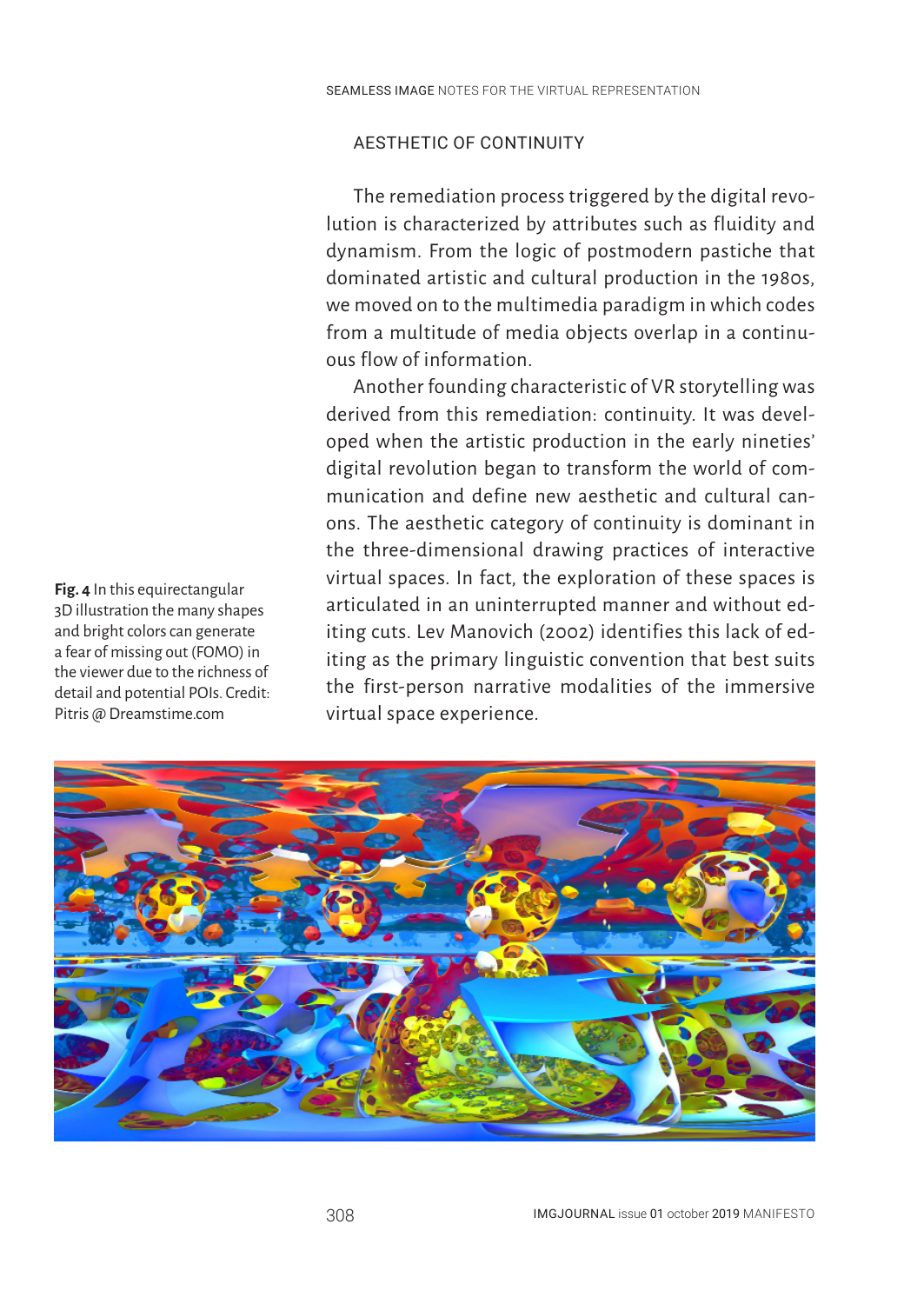According to him, the digital paradigm shifts from the tradition of representation, qualified by the presence of a frame/screen, to the tradition of simulation, characterized by the absence of a reduction scale; this causes the physical space to coincide with the virtual one.

The lack of editing becomes a precise compositional strategy wherein first-person navigation prevails, and it also suggests the use of a shooting technique borrowed from film grammar: the long shot, which is a shot that performs the functions of a sequence or scene on its own. In other words, a single shot completes an entire narrative sequence without the need for editing.

Continuity can therefore be considered as another intrinsic attribute of the virtual image, characterized by the high degree of subjectivity of the shots.

The size and shape of the HMD screen strategically activates the viewer's peripheral vision and strongly intensifies the illusion of reality. The VR visitor becomes actively immersed in the simulation of a "real" space rather than passively enjoying an audiovisual document.

Ruggero Eugeni (2015) defines the first-person shot as a symbolic form and more precisely, "a ubiquitous and almost omnipresent figure within the intermediate and post cinematic galaxy that characterizes contemporaneity". The POV shot, which represents a well-defined shooting technique in film grammar, is combined with domains and experiences from the world of FPS video games and has become a symbol of a visual culture characterized by perceptive habits dominated by first-person experiences.

Therefore, the first-person shot contains enormous potential for different ways of unveiling 3D environments. Exploration with the personal point of view improves the geometric perception of three-dimensional models. The stereoscopic visualization of the latest HMD generation, combined with the ability to move freely with this point of view, improves the user's ability to understand the spatial quality of the places in which he/she is immersed.

Any environment can therefore be experienced as if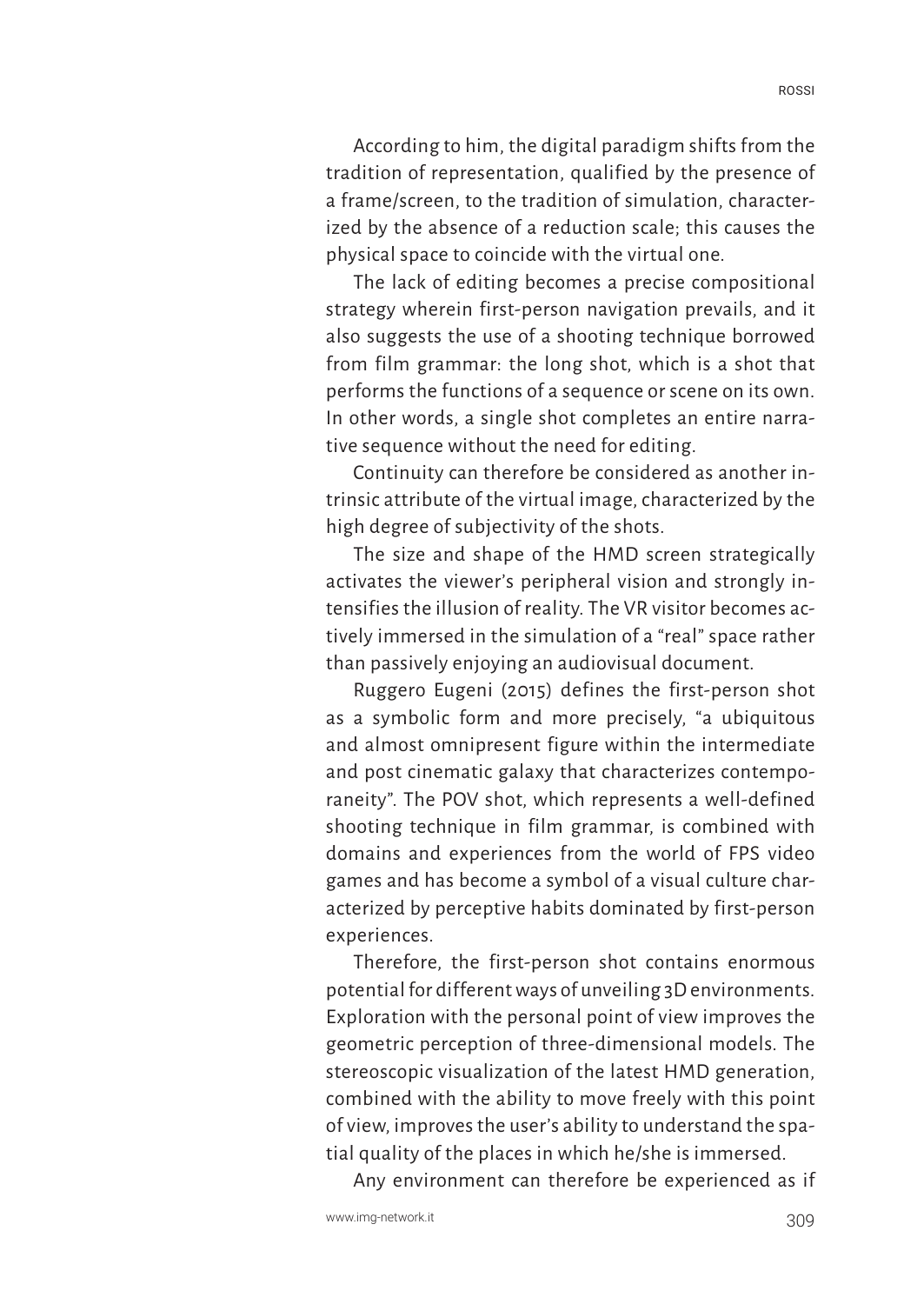the user is actually inside it. The user can virtually move around in the 3D scene by approaching, moving away or turning their head. In other words, one can benefit from a system of simulation of possible movements in space through a natural intuitive interface such as the human body.

# **REFERENCES**

Antinucci, F. (2014). *Comunicare nel museo*. Roma, IT: Laterza.

- Bordini, S. (1984). *Storia del Panorama. La visione totale nella pittura del XIX secolo*. Roma, IT: Officina.
- Brillhart, J. (2016). *In the Blink of a Mind*. Retrieved from https://medium. com/the-language-of-vr/

Cavazza, M., & Young, R. M. (2017). Introduction to interactive storytelling. In R. Nakatsu, M. Rauterberg, P. Ciancarini (Eds.). *Handbook of Digital Games and Entertainment Technologies*, 377-392. New York, NY: Springer.

Ernst, D. (2014). *Why nothing is not the answer to: "what do I do?"*. Retrieved from theshoeboxdiorama.blogspot.com/

Eugeni, R. (2015). *La condizione postmediale*. Brescia, IT: La Scuola

Rossi, D. (2017). Shaping Virtual Image. In A. Luigini, D. Basso, S. Brusaporci, E. Cicalò, M. M. Moretti… D. Villa, *Proceedings of International and Interdisciplinary Conference IMMAGINI? Image and Imagination between Representation, Communication, Education and Psychology.* Basilea, CH: MDPI.

Shin, D. (2018). Empathy and embodied experience in virtual environment: To what extent can virtual reality stimulate empathy and embodied experience? *Computers in Human Behavior*, 78, 64-73.

Slater, M. (2009). Place illusion and plausibility can lead to realistic behaviour in immersive virtual environments. *Philosophical Transactions of the Royal Society B: Biological Sciences*, 364(1535), 3549-3557.

Manovich, L. (2001). *Il Linguaggio dei Nuovi Media*. Milan, IT: Olivares.

Tricart, C. (2017). *Virtual reality filmmaking: Techniques & best practices for VR filmmakers*. Abingdon, UK: Taylor & Francis.